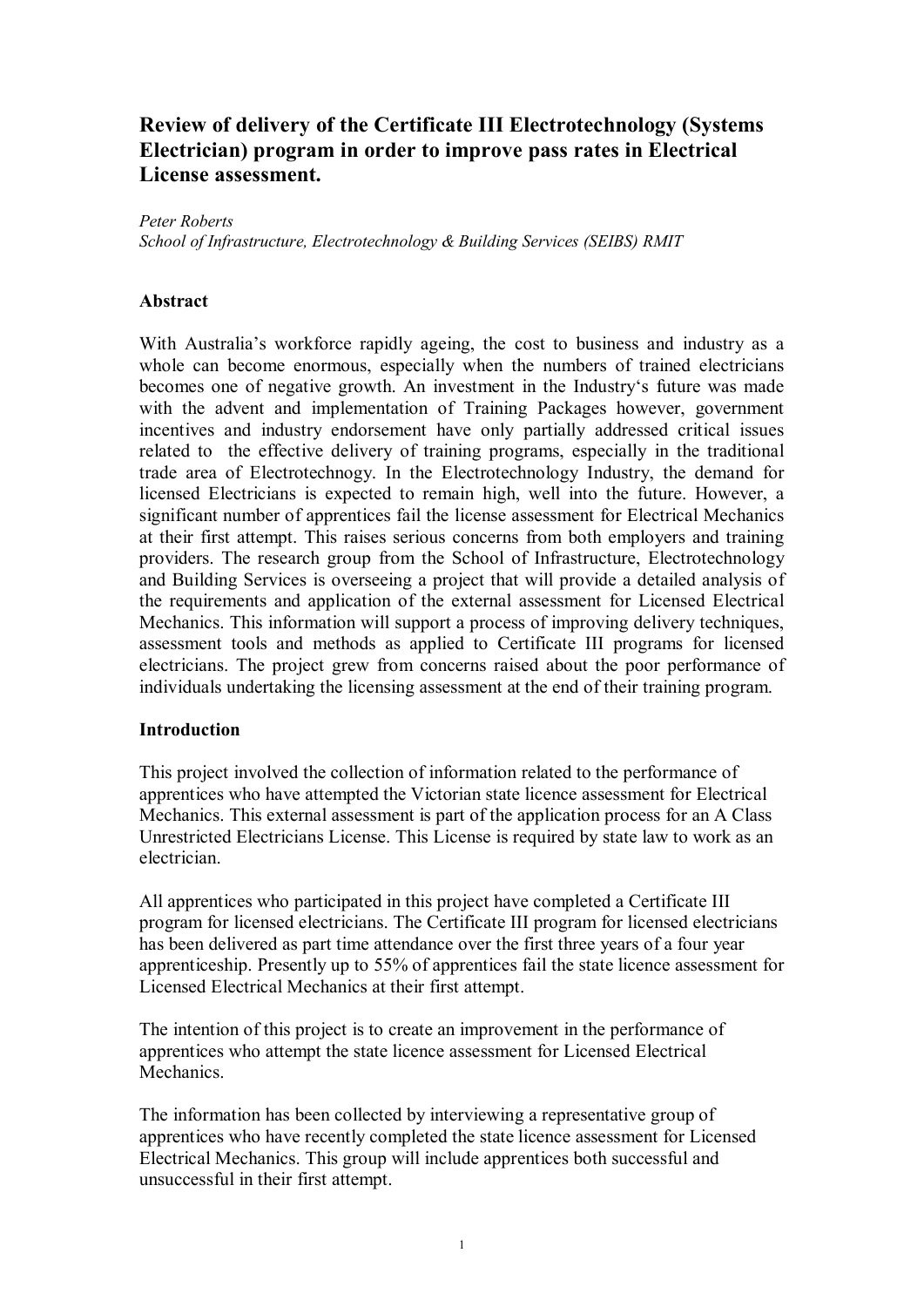The interviewing process is based on a specific set of questions. The questions used enabled the collection of current opinions and observations regarding the state licence assessment for Licensed Electrical Mechanics.

The information collected has formed the basis of a detailed analysis of the requirements and application of the state licence for Licensed Electrical Mechanics. The information from the analysis will support the process of identifying specific actions to improve delivery techniques, assessment tools and methods as applied to the Certificate III program for licensed electricians.

#### **Literature Review**

In 2001, a National body, the Electrical Regulatory Authorities Council (ERAC) established a national electrical licensing policy. In summary the specified requirements of a licensed electrical tradesman are:

- ß Achievement of specified Essential Performance Capabilities registered training organisation must deliver the necessary training and assessment services and the apprentice must achieve the 66 specified Essential Performance Capabilities as listed on the Electrician Capability Requirements.
- Application of "Capstone Assessment" to each apprentice registered training organisation is to apply a quality assurance "Capstone Assessment" that tests the apprentice toward the end of training, to confirm that he/she has attained the most critical of the "List of Essential Performance Capabilities Requirements for Licensed Electrician".

The format of the capstone assessment is a combination of written and practical assessment covering 32 of the 66 specified Essential Performance Capabilities. The 32 items assessed are nominated as critical items.

#### **[www.erac.gov.au/index.html](http://www.erac.gov.au/index.html)**

In Victoria, to gain an Electrician's Licence in Victoria, Energy Safe Victoria (ESV),

an apprentice electrician must complete a four year contract of training as an apprentice electrician

the training must include at least 12 months experience in carrying out electrical installation work

an apprentice electrician must hold a Certificate III in Electrotechnology 'Systems Electrician'.

A final assessment (e.g. capstone assessment) must be conducted within this qualification under the auspices of Energy Safe Victoria

If the registered training organisation awarding the qualification has not conducted final assessments under the auspices of the Energy Safe Victoria then apprentices will also need to successfully complete the Licensed Electricians Assessment in accordance with the Electricity Safety Act and the Electricity Safety (Installations) Regulations 1999.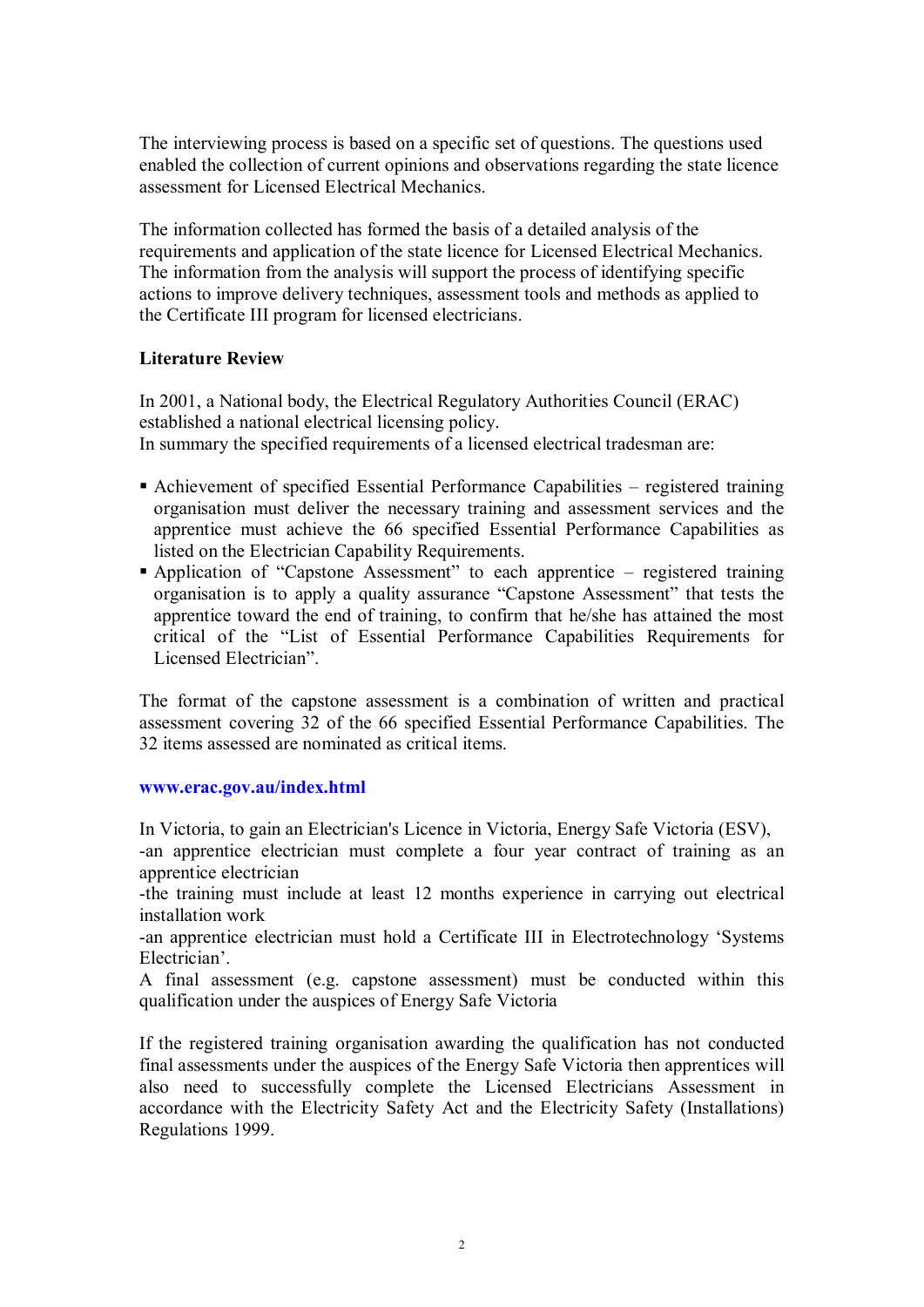Currently, to meet the requirements of Energy Safe Victoria and the Electrotechnology Training Package, all registered training organisations have made arrangements with the Energy Safe Victoria for their apprentices to undertake the Licensed Electricians Assessment in the final year of their apprenticeship as part of the process and requirements of gaining the qualification. The Electrotechnology, Printing and Information Communication Industry Training Board conduct the Licensed Electricians Assessment on behalf of the Energy Safe Victoria.

The Licensed Electricians Assessment is a combination of three separate assessments, sat at three different times:

- · Safe Working Practice for Electricians (SWP)Assessment
- · Licensed Electricians Theory (LET) Assessment
- · Licensed Electricians Practical (LEP) Assessment

Eligibility to sit for practical examination:

- · Satisfactory completed off the job requirement
- Satisfactory completed profiling for 2 competencies (Install/ terminate low voltage cable, Test apparatus and circuits) – wide spread of work and supervised work

The apprentices must pass all above three assessments within three years of their first sitting of the Safe Working Practice (SWP). The Safe Working Practice (SWP) must be passed before attempting the other License Assessment components.

To satisfactory pass the Safe Working Practice (SWP) the candidate must attain a 75%, and all 3 tests of Licensed Electricians Assessment must be completed within 3 years of attempting the Safe Working Practice (SWP) for Electricians Assessment.

#### **http://www.electroskills.com.au/electro/lem.html**

Under the Electricity Safety Act, apprentices are viewed as licensed electrical workers so that they can carry out electrical work under effective supervision. The Electricity Safety Act deems apprentices to be licensed for the duration of their contract of training and for a three month period after completion of their contract of training. The extra 3 months allocated is to insure that the apprentice has sufficient time to apply for a license after the contract of training has been completed. The Licensed Electricians Assessment can be undertaken by an apprentice prior to, or after, the completion of the contract of training.

Apprentices who successfully complete the Licensed Electricians Assessment are then eligible to apply for an 'A Class' electrical licence.

However, the apprentices who fail the Licensed Electricians Assessment are not eligible to re-sit the assessment for a further three months in accordance with the Electricity Safety Act.

If the extra three months period allocated after the contract of training has passed then these apprentices are no longer deemed to be licensed and it is no longer legal for these apprentices to undertake electrical installation work. This has significant implications to both the employment of the apprentice and the workplace activities of the employer.

An apprentice who has not successfully completed the Licensed Electricians Assessment within the period of training and the allocated three extra months will be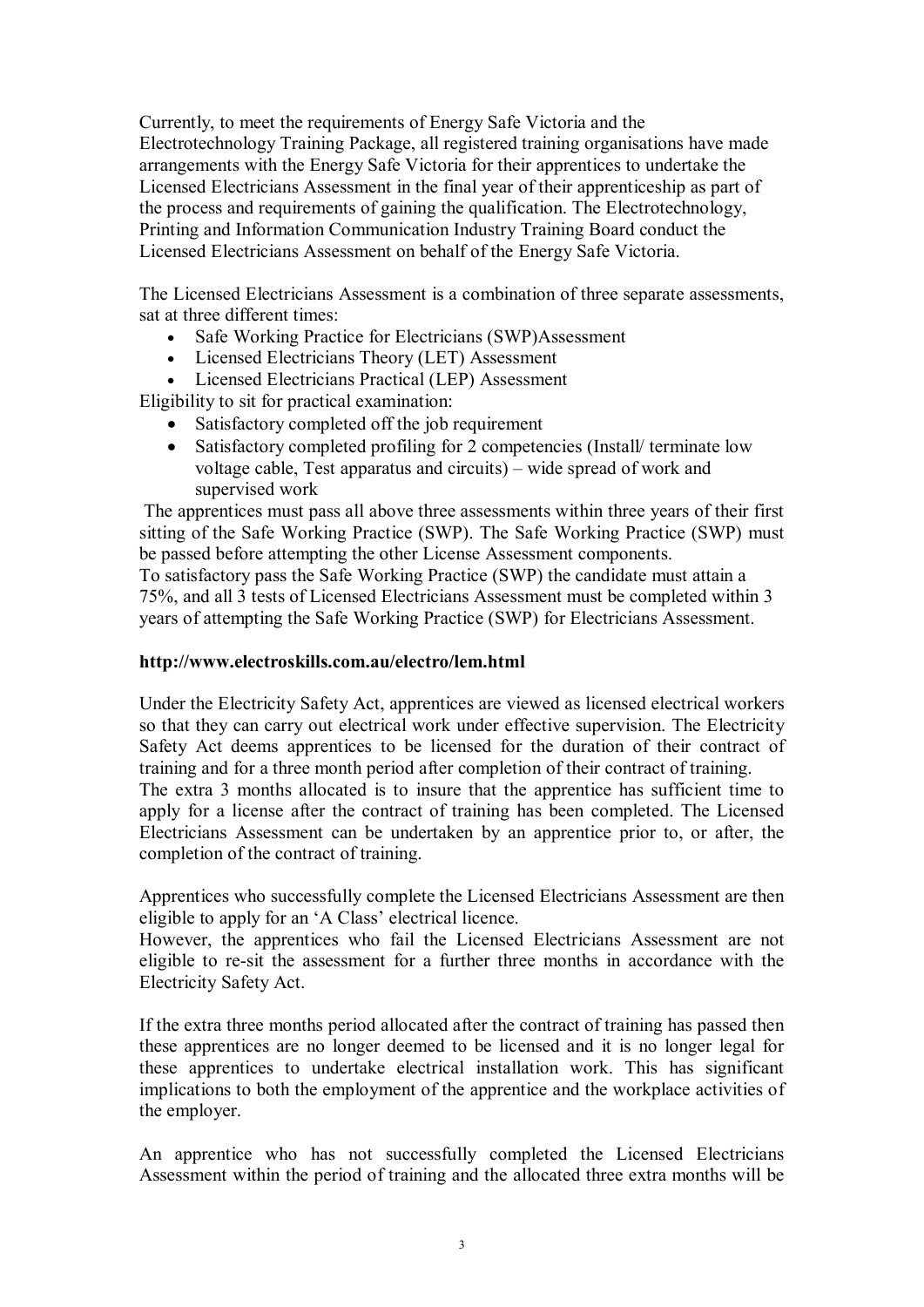required to apply for a supervised workers licence. This licence will enable the apprentice to carry out electrical installation work under the effective supervision of an A class licensed electrician. The supervised workers licence is issued for a period not exceeding 3 years. The apprentice can then continue to pursue a successful completion of the Licensed Electricians Assessment.

# **Chief Electrical Inspector (issue 19) newsletter**

# **Electrical Regulatory Authority Council published paper "ERAC Licensing Policy 2001",**

This paper has supported the claims that there is increased difficulty for Licensing Authorities to assess whether a person meets the 32 critical performance capabilities for licensed electrical tradesman. These 32 critical performance capabilities define the basic competency requirements of a licensed tradesman.

Previously the objective of assessment was met through the application of standardised training - the common core curriculum' which was assumed to be delivered to electrical apprentices. A successful completion of 'the common core curriculum' was the basis of issuing an electrical license. In Victoria, an external licensing examination was additionally applied by the regulatory authority as a final check.

The Certificate III 'Systems Electrician' Qualification is delivered as both on-job and off-job training between a registered training organisation and an individual employer under the heading of 'New Apprenticeship'. This training process is set by training package rules.

As training packages are competency-based, proper structuring and recording of onjob competency development, plus control of progression based on results, are important. There has been concern to date about the integrity of both on-job and off job assessments.

The devolution of training design, delivery and assessment to industry has had many positive aspects but has introduced potential problems for electrical licensing authorities. The high level of flexibility makes it difficult to check the apprentice has achieved the required range and level of skill and knowledge.

# **"Improving the validity of competencybased assessment" by National Centre for Vocational Education Research (NCVER)**

The validity of assessment could be one contributing factor effecting the non completion or poor performance of an electrical trade apprentice. The study on reporting the validity and suitability of an assessment outcome for the Australian environment of competency-based assessment made interesting findings.

The study involved reviewing the literature, reporting on case studies, presenting key findings and recommending a tool to guide assessors.

Several of the findings are reported:

There was evidence that some practitioners were reluctant to allow any scrutiny of their assessment practices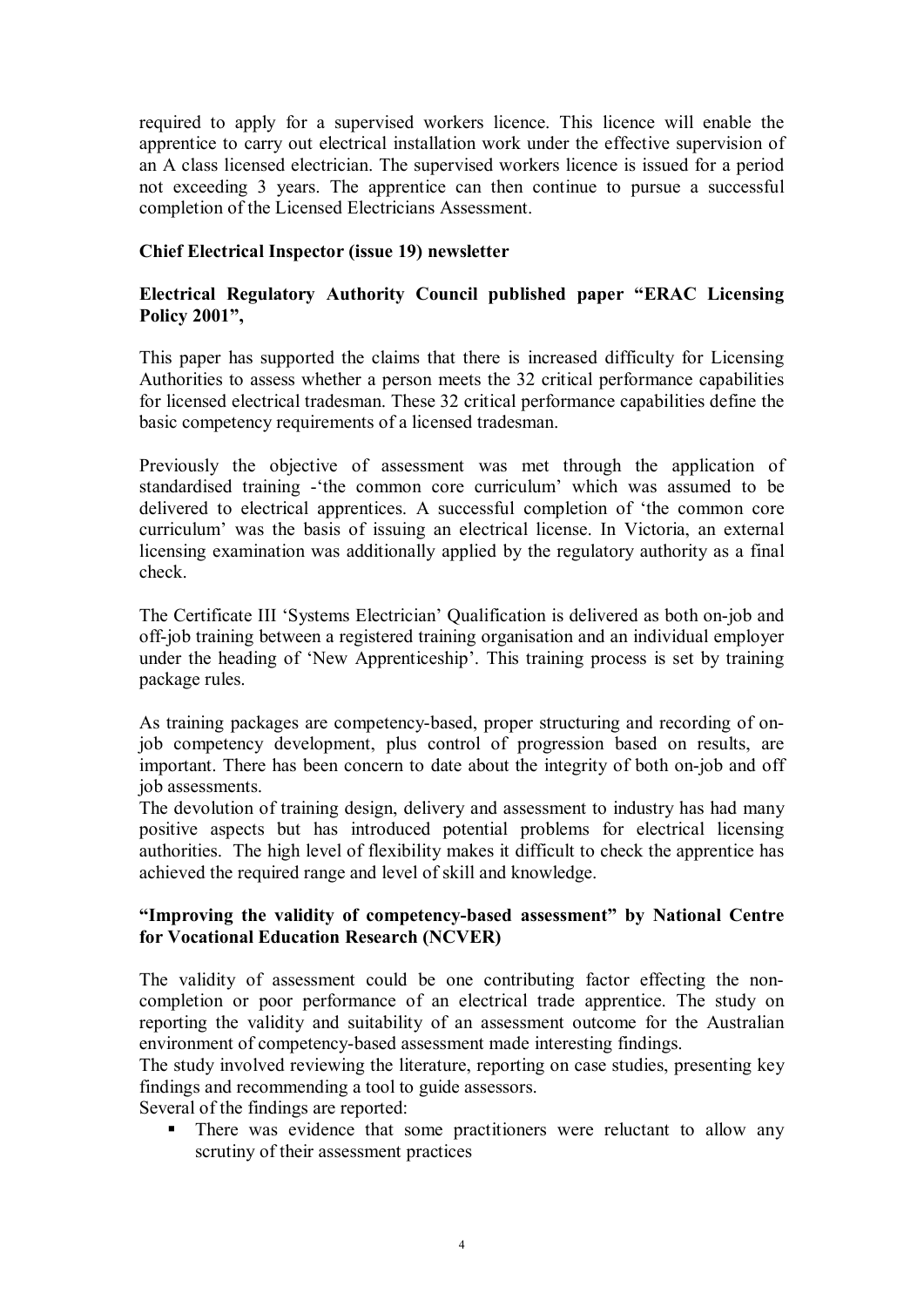- The assessment records were not well developed and kept, to the extent that the capacity of the records to be audited was in doubt.
- ß Participants used ideas of 'recognition of prior learning' and recognition of current competencies' in various ways, indicating that there was no uniform understanding of this area.
- The use of integrated competency assessment' (holistic assessment), while valuable, appeared to raise some issues regarding validity that have yet to be resolved.
- While the issue of grading arose in the course of the study, its role is complex and issues of validity would vary depending upon use.
- One influence on employment and on-job success that also has an impact on validity could not be considered in the study because it appears to be an un stated factor.

### **Peter Thomson from National Centre for Vocational Education Research Ltd has commented to this effect on his research paper "Some challenges in the assessment of prior learning".**

In some instances, the assessment of prior learning may create some gap between the actual and assumption of knowledge and skills obtained by the apprentice. Therefore, recognition of prior learning RPL may contribute to the reason for student passing his/her Electrical License assessment.

The assessment of individuals applying for full exemption in core competency units creates some issues. To assess whether an individual has met the standards of competence required for an electrician is a very demanding task, because failure to get it right in these cases can have grave consequences. The requirement of validity applied to the work of assessors in this instance is critical.

Once the exemption is granted, it is with the understanding that on-the-job and offthe-job training and experience has been satisfied to the expected standard, but in many instances, the performance objectives of the off-the-job underpinning knowledge and on-the-job workplace and occupational competencies only partly matched each other. Most occupations had particular competency requirements that were not covered by the required underpinning knowledge.

# **EPIC ITB's first industry Forum for 2005 entitled "Shorter Apprenticeships: Choices and Consequences",**

The forum provided discussion between keynote speakers from Office of Training and Tertiary Education (OTTE), Australian Chamber of Commerce and Industry (ACCI) and Electrical Trade Union (ETU) regarding the above issue.

Part of the discussion produced a suggestion that due to a shortage of qualified trade persons in some industries, the on-the-job part of the training and development of competency in the workplace have been affected by a lack of supervision and inadequate monitoring systems for ensuring the training satisfy's the requirements of the relevant training package.

The discussion also emphasised that a clear assessment system is required to ensure industry remains confident that quality arrangements are maintained in the training processes.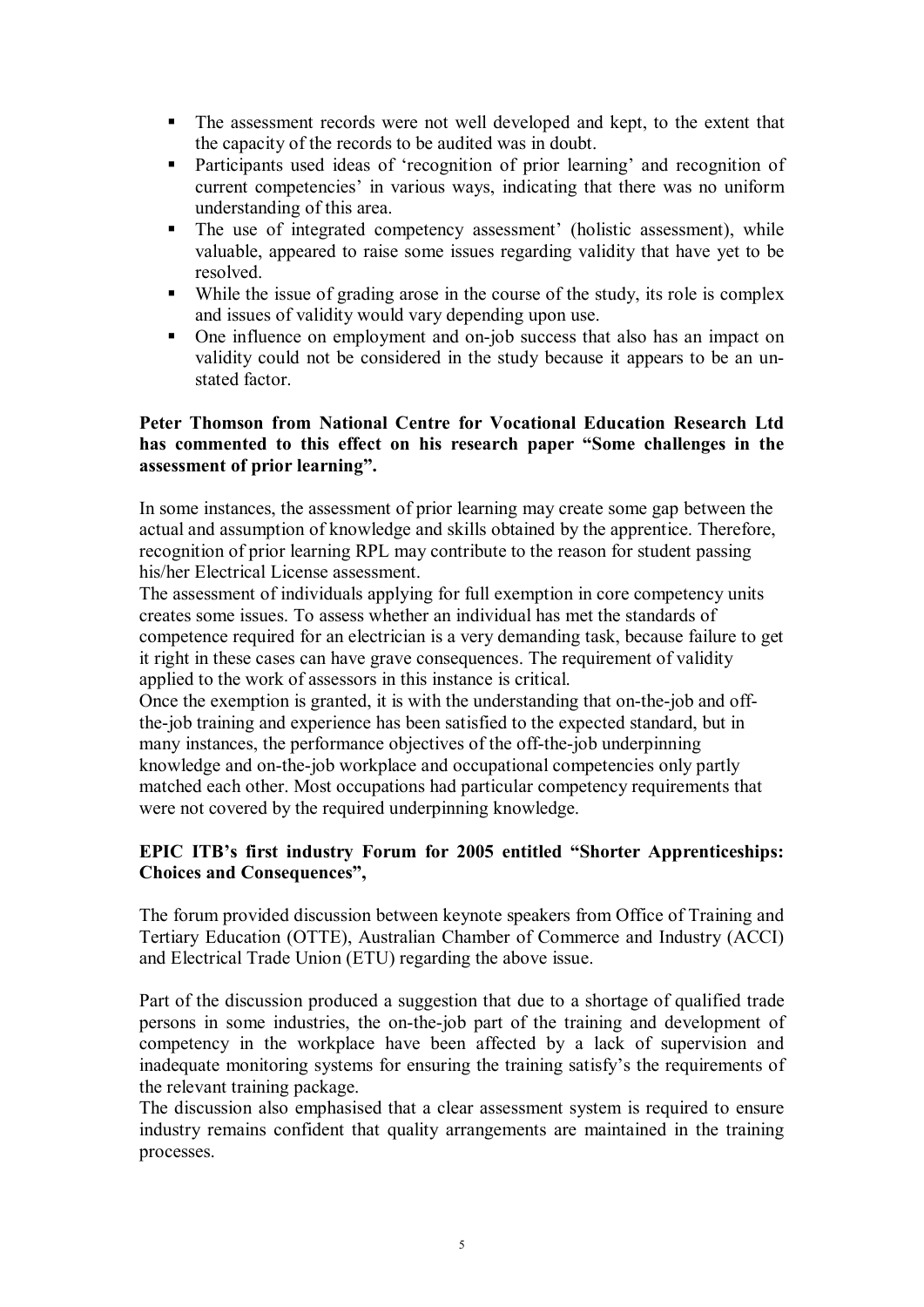#### **Research Method**

The research team did not expect the first stage of interviews to provide enough data to enable a complete understanding of the issues being considered. The intention of this project is to create an improvement in the performance of apprentices who attempt the external assessment for Licensed Electrical Mechanics. Our aim is to carry out some actions based on the first collection of information. The expectation is that these actions will create a change in the performance of apprentices. A second collection of evidence will enable the identification of the actions that may or may not have created improvement. This will allow for further analysis of the issues being addressed. This cycle of activity is best accommodated by the process of 'Action Research'.

Action research is described as – 'the undertaking of practice improvement through taking considered action, reflecting on the outcomes, planning and taking more action, and so on.'

*Julian Lippi Appendix 2 Action Research Nita Cherry 1999 ISBN 0 86459 020 2*

### **Discussion**

The training process experienced by an apprentice electrician can be broadly described as a combination of workplace attendance with time release from the workplace to attend a part time program at an institution registered as a training provider. The overall operation of this training arrangement is set out in the requirements of the 'New Apprenticeship'. The 'New apprenticeship' is a contract of training between an employer and an apprentice. The conclusion of this contract should result in the apprentice obtaining an industry recognised qualification as an electrician. An industry recognised qualification is an achievement of the basic requirements for the trade of electrician.

The apprentices interviewed in the first collection of data were apprenticed in the training system prior to the application of training packages. It should be noted that there appears to be little difference in the outcomes experienced by either training package apprentices or those trained prior to the implementation of training packages. The issue of poor performance by completing apprentices when being assessed against industry standards is evident across both systems of training.

The registered training provider contributes to the training process by being responsible for the assessment of the qualification, the non workplace training and the development of a training plan. The training plan sets out the process and requirements that will lead to the issuing of the qualification. A training plan is an agreement between the employer, the apprentice and the registered training provider. The agreement sets out the actions and processes to achieve the qualification. This document can be reviewed and renegotiated by the signatures over the period of the apprenticeship. This document remains in effect for the period of the apprenticeship and is signed off at the completion of the apprenticeship. The training plan should be capable of allowing for variations in the environment of both the workplace training and the non workplace training.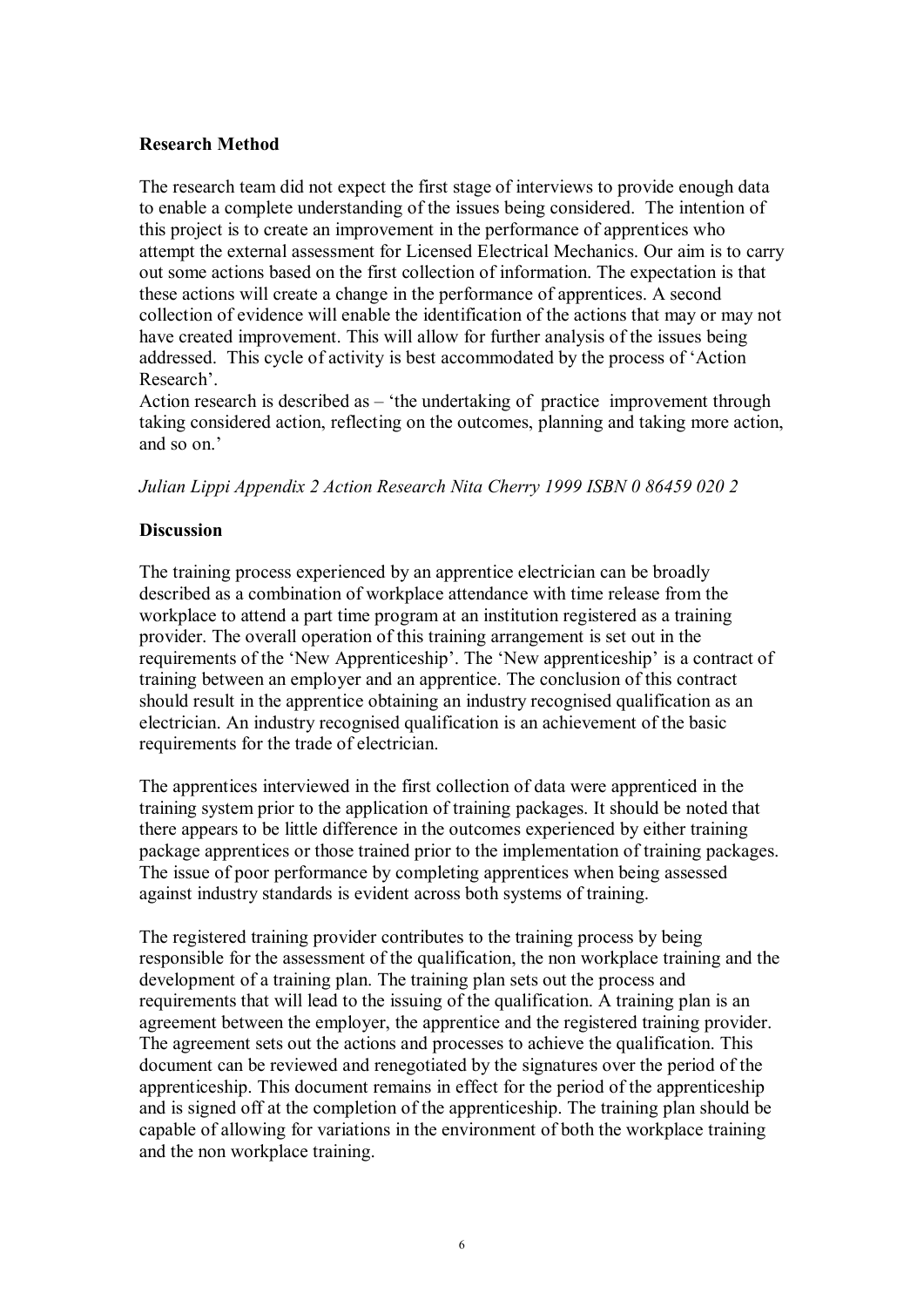This research is investigating the issue of why apprentices who have been qualified as electricians by a registered training provider are unable to successfully complete an industry set assessment of the same qualification. The expenditure of resources by all the parties, the apprentice, the employer and the registered training provider should enable the industry set assessment to be passed in the first attempt.

The industry assessment exists because of requirements set by state regulations for electrical wiring work. That is, all persons carrying out electrical wiring work must be licensed by the state regulator. The licence is additional to the qualification issued by the registered training provider at the conclusion of an apprenticeship. The assessment conducted by the Victorian state regulator is to establish the level of skills and understanding of a candidate to, work safely with electricity, ensure electrical instruments are safe, select electrical equipment that is safe and ensure that electrical protection systems operate effectively. The qualification issued by a registered training provider is a statement of a much greater level of skills and understanding with regards to capacity of an electrician.

The establishment of a national electrical licensing policy in 2001 set specific requirements for registered training providers who provided training and assessment for licensed electrical trades. The policy also identified the application of a final assessment 'capstone assessment' to be applied at the end of the training process. The specific requirements for the complete trade are sixty six listed items. Of the sixty six items thirty two are required to be assessed as part of the 'capstone test'. The 'capstone test' is effectively the license assessment as applied by the regulator in the state of Victoria. In some cases regulators from other states accept the assessment of registered training provider as the basis for issuing an electrical trade license.

The overview of the structural processes and policies available to registered training providers, employers of apprentices and apprentices with regards to training an electrical tradesman appear to be sufficient to get the job done. The reality of the results from external assessment show that there is some part or system in the training process failing.

The collection of data from completing electrical apprentices was based around a set of questions. Several of these questions inquire into the expectations an individual has regarding how the training process relates to the assessment. Two other questions investigate what type of training activities have been carried out by the completing electrical apprentice during the apprenticeship both in the workplace and in the registered training organisation.

The questions have been presented to the electrical apprentices as a one to one interview. The identity of the electrical apprentice being interviewed is not recorded with the responses. The responses to the questions were recorded in a written format. In most cases the response is either yes or no. Many of the apprentices when interviewed had other opinions and insights regarding their experiences with the assessment process. The opinions and insights offered by the apprentices are valuable in gaining an understanding of effects that the assessment process has on individuals involved. The information retained for our research was kept as the answers to the written questions. The collected data was assembled and presented graphically.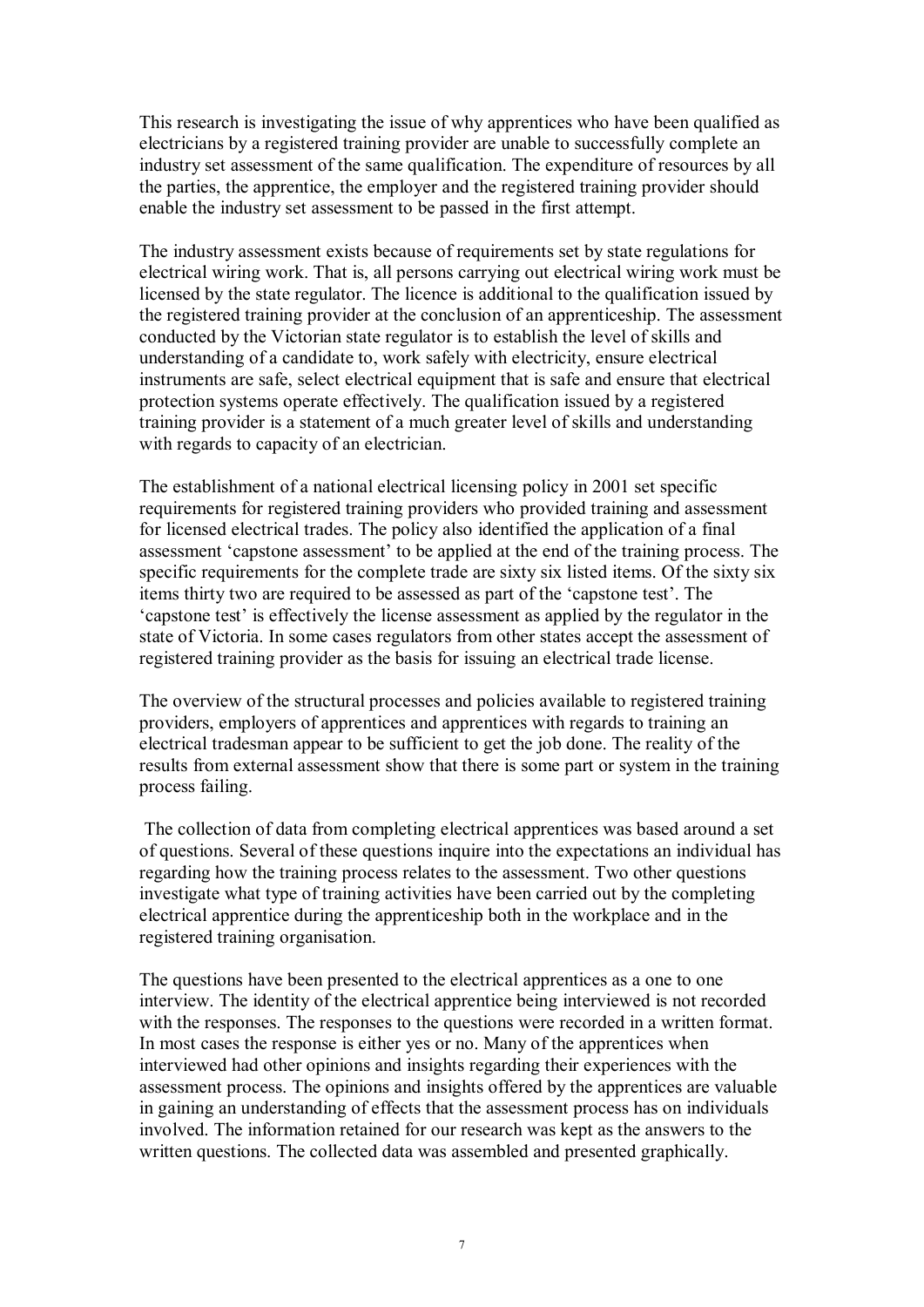Our review of the data brought forward the following information. Of the interviewed group approximately sixty five percent passed the assessment at the first attempt. Of the total group forty three percent expected to pass. These candidates had not experienced this type of assessment previously therefore some candidates may have been apprehensive and actually performed better than they had expected.

Two questions were set around the training processes employed over the period of the apprenticeship. Thirty five percent believed that the Registered Training Providers training program helped toward a successful completion of the assessment. Thirty five percent believed that the workplace training and experience helped toward a successful completion of the assessment. From what is stated above sixty five percent of the candidates believe they did not gain any training that enabled a successful assessment outcome.

A further question established what practical activities were carried out by the candidates as part of both training program and the workplace training prior to the attempted assessment. These activities are specifically selected because they are part of the assessment process. The results are set on the following;

| Test an electrical installation          |     | <b>Install Consumers Mains</b>           |     |
|------------------------------------------|-----|------------------------------------------|-----|
| Done at the Registered Training Provider | 42% | Done at the Registered Training Provider | 15% |
| Done in the workplace                    | 8%  | Done in the workplace                    | 35% |
| Done in both of above                    | 50% | Done in both of above                    | 50% |
| Find defects in an electrical            |     | Install an Multiple Earth Neutral        |     |
| installation                             |     | system                                   |     |
| Done at the Registered Training Provider | 27% | Done at the Registered Training Provider | 40% |
| Done in the workplace                    | 18% | Done in the workplace                    | 30% |
| Done in both of above                    | 55% | Done in both of above                    | 30% |

Another question established what equipment and industry documents were utilised by the candidates as part of both training program and the workplace training prior to the attempted assessment. The equipment and industry documents are specifically selected because they are part of the assessment process. The results are set on the following;

| Use the Code of Practice for                                                                                               |                     | Use the Electrical Safety Regulations                                                                                                      |                                 |
|----------------------------------------------------------------------------------------------------------------------------|---------------------|--------------------------------------------------------------------------------------------------------------------------------------------|---------------------------------|
| Safe Electrical Work<br>Done at the Registered Training Provider<br>Done in the workplace<br>Done in both of above         | 65%<br>20%<br>15%   | Done at the Registered Training Provider<br>Done in the workplace<br>Done in both of above                                                 | 68%<br>20%<br>12%               |
| Use the standards AS/NZ 3000<br>Done at the Registered Training Provider<br>Done in the workplace<br>Done in both of above | 35%<br>-----<br>65% | Use the standards AS/NZ 3012<br>Done at the Registered Training Provider<br>Done in the workplace<br>Done in both of above<br>Never        | 35%<br>10%<br><b>20%</b><br>35% |
| Use the standards AS/NZ 3008<br>Done at the Registered Training Provider<br>Done in the workplace<br>Done in both of above | 45%<br>----<br>55%  | Use an Insulation Resistance Tester<br>Done at the Registered Training Provider<br>Done in the workplace<br>Done in both of above<br>Never | 42%<br>----<br>55%<br>8%        |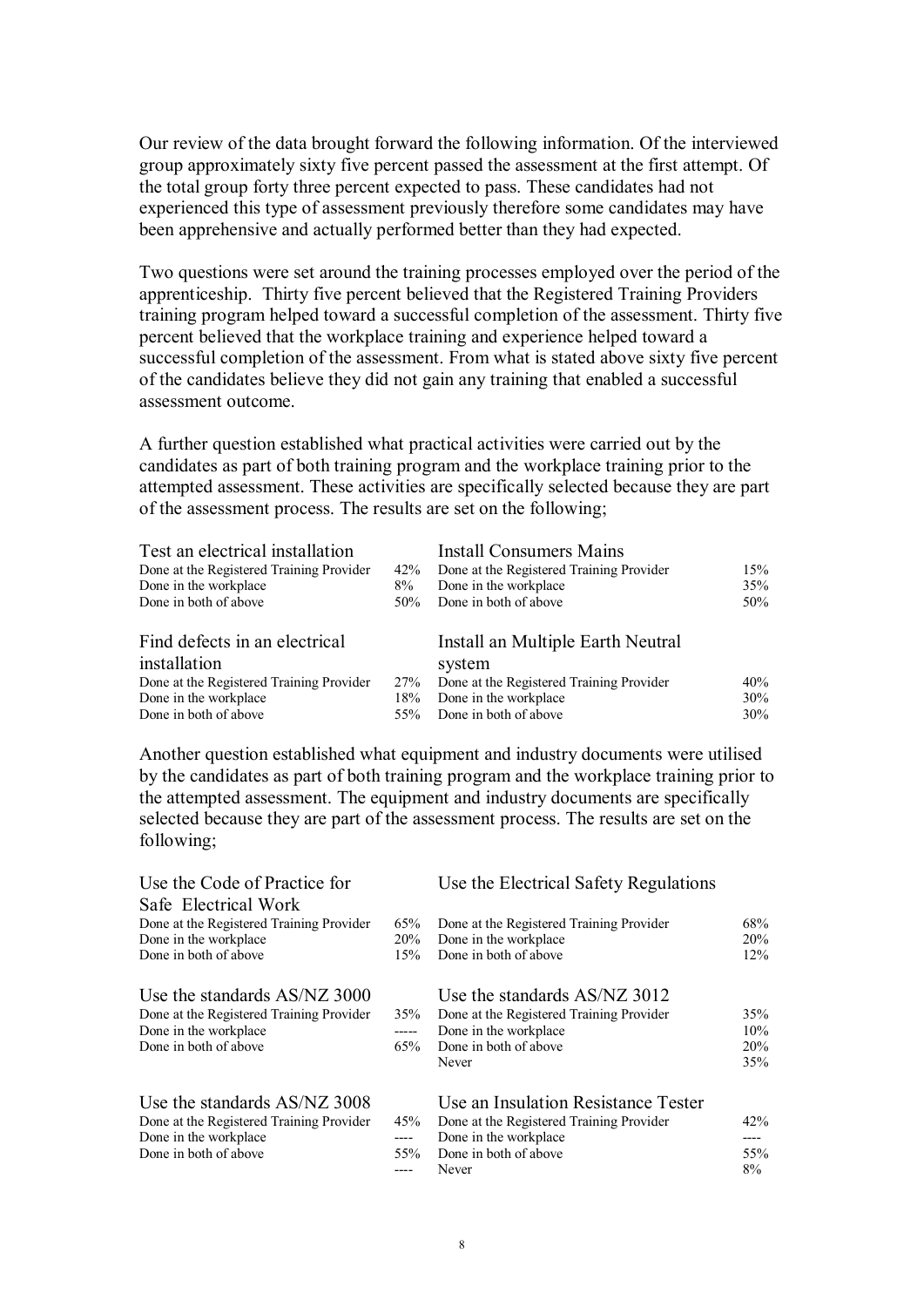| Use a Kyoritsu Insulation                |      | Use a Multimeter (Digital or             |       |
|------------------------------------------|------|------------------------------------------|-------|
| <b>Resistance Tester</b>                 |      | Analogue)                                |       |
| Done at the Registered Training Provider | 55%  | Done at the Registered Training Provider | 18%   |
| Done in the workplace                    | ---- | Done in the workplace                    |       |
| Done in both of above                    | 28%  | Done in both of above                    | 75%   |
|                                          | 17%  | Never                                    | $7\%$ |

#### **Conclusion**

The conclusion of our research needs to be considered with the following information as a basis for what the 'New apprenticeship' provides as a teaching and learning process. Typically a four year apprenticeship provides approximately six thousand, three hundred and eighty four training hours. Of these training hours eighty three percent are utilised at the workplace and seventeen percent spent attending a registered training organisation.'

The data collected has shown a large proportion of apprentices do not believe they are fully prepared for the assessment. A training process should provide most apprentices with some degree of confidence prior to the assessment. An improvement to the training provided by the registered training organisation would be to create more assessment activities modelled on the regulators assessment.

The results for the questions covering practical activities show that the bulk of the experience of the apprentice is done at the workplace. This activity would occur without the need for the apprentice to respond in either written of verbal form. In most cases the apprentice could verify the outcomes of the activity with fellow workers. In the assessment all activities are recorded via some means and the apprentice is in an environment which is quite formal in its application. The assessment process covers a number of activities over approximately four hours. With most apprentices being about twenty years of age this environment would be different to their general workplace. An improvement to be considered is that the training conducted at the registered training organisation includes assessment events that model the same process of the external assessment.

The results for the questions covering the application of industry documents and test equipment showed that the majority of this activity was carried out as part of the training away form the workplace. The assessment process requires that the application of test equipment and the interpretation of industry documents are demonstrated as part of a complete assessment activity. The training activities within the registered training organisation are not set as complete activities. The improvement to put into effect would be to include applications of this area in all activities.

Overall the data collected indicates that the training process experienced by an apprentice is such that it does not bring together all the aspects of what is expected of a licensed electrical tradesman. A change needs to be implemented to the training experienced to collect and apply the basic skill functions of the electrical tradesman's qualification in each assessment event over the training process.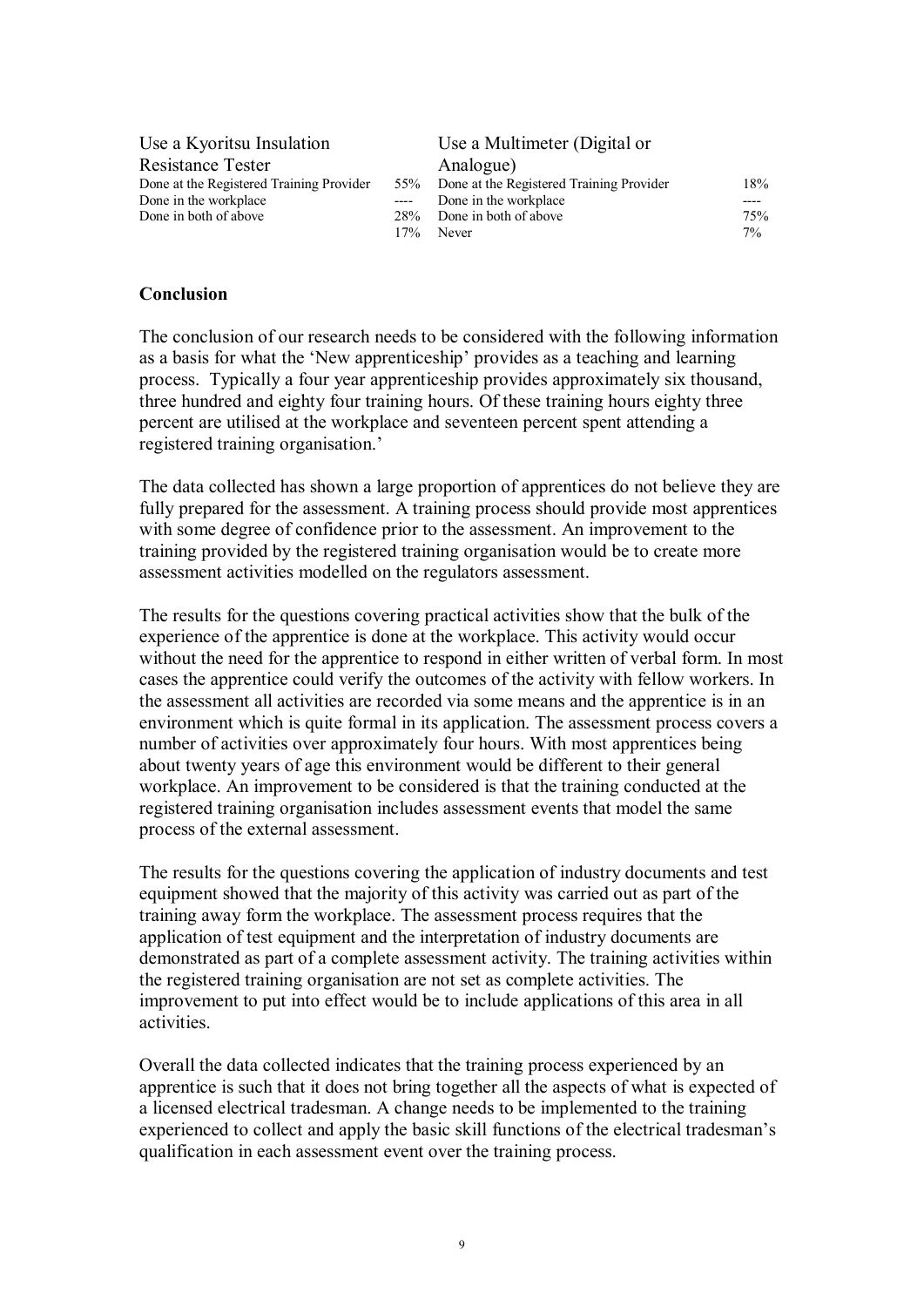The majority of the training process is conducted at the workplace with each workplace being a different training environment. Each workplace is difficult for a training organisation to access and to attempt to create change to the apprentices training experiences. The training process that is conducted at the training organisation is the best part of the process to take action on.

At present the training process employed away from the workplace consists of the presentation and testing of 'modules or units'. Success for the apprentice is a pass in a module or unit, with a set of units making a stage. Success for the training organisation is a completed attendance roll with the result marked against an apprentice's name. The overall performance of an apprentice against industry standards is at present not measured or addressed as part of the program.

The action to be taken will be to establish holistic assessment events. Events that include the application of industry standards, test equipment, practical activities with apprentices required to respond both verbally and in writing in the process. These assessment events will occur in the first, second and third stages of the training program. The assessment events will follow the assessment methods employed by the licensing authority assessment. The implementation of the changes described will require a change in approach for both administration staff and program teachers. The results should produce a constant program performance review process across all stages. Teaching staff will be able to monitor the effectiveness of their work in meeting industry requirements by utilising the results of the assessments. Finally when a registered training organisation presents a qualification to an apprentice that qualification will match what industry expects.